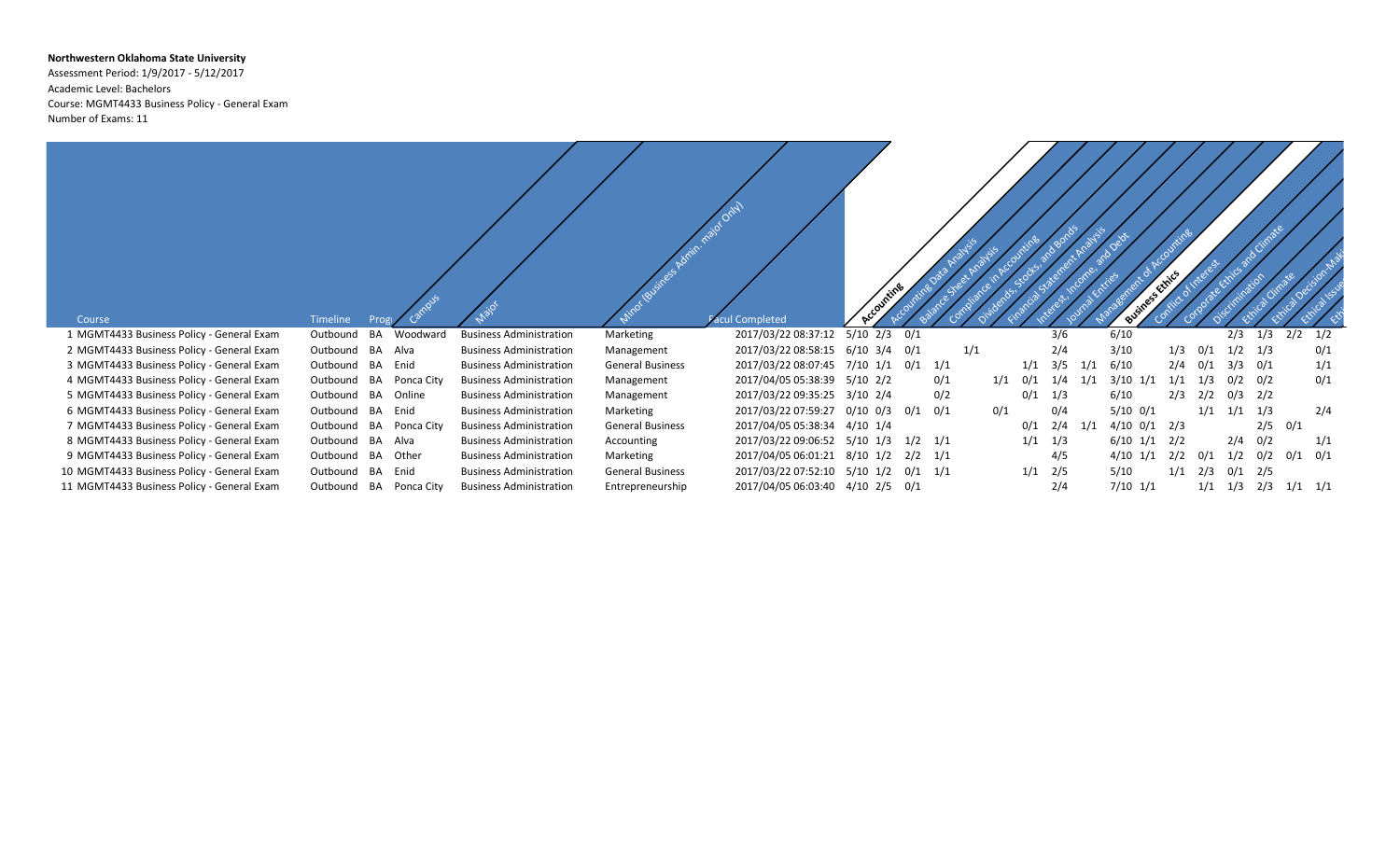| $4/10$ $1/2$ | 0/1<br>2/2           | 0/1         |             |             | $0/1$ 7/10         |     | $4/4$ $0/1$ | 2/3         |             | $1/2$ $3/10$ |              | 0/1        | 1/2               | $1/1$ $1/3$       |     | $0/3$ 2/5     |     | 2/2         |             |             |             | 175               |                   |     | 0/2          | $5/10$ $1/1$       |                   | $2/2$ $1/4$ |
|--------------|----------------------|-------------|-------------|-------------|--------------------|-----|-------------|-------------|-------------|--------------|--------------|------------|-------------------|-------------------|-----|---------------|-----|-------------|-------------|-------------|-------------|-------------------|-------------------|-----|--------------|--------------------|-------------------|-------------|
| 3/10 1/1     | $1/2$ 0/3 1/2        |             |             |             | 5/10 0/1 1/1       |     | $1/3$ 0/1   |             | 1/2         | 1/1          | $3/10$ $1/1$ |            |                   | $0/2$ $1/5$ $0/1$ |     |               | 1/5 |             | 0/1<br>0/1  | 1/1<br>0/1  |             |                   |                   |     | $0$ /        | 2/10 1/2           | 0/3               | $0/2$ $0/1$ |
| 4/10 0/1     | $0/1$ 3/4 $0/2$      |             |             | $0/1$ $1/1$ | 8/10 2/2 1/1 0/1   |     |             | 2/2 1/1 2/3 |             |              | 5/10 2/3     |            | $1/1$ $0/1$ $2/3$ |                   | 0/1 | $0/1$ 3/5     |     |             | $1/1$ 0/2   |             |             | $2/2$ 4/5         | $1/1$ $1/1$       |     | 2/3          | 4/10 0/3           | 0/1               | $1/2$ $3/4$ |
|              | 7/10 2/3 1/2 3/3 0/1 |             |             |             | $1/1$ 6/10 1/3     |     | 2/3         |             | $2/3$ $1/1$ |              | 4/10 2/3     |            | 0/1               | $0/1$ $1/2$       | 0/1 |               | 0/5 |             | 0/2         | $0/2$ $0/1$ |             | 4/5               | 3/3               | 1/1 | 0/1          | 3/10 0/1           |                   | $0/2$ 1/2   |
| 6/10 1/1     | 2/3<br>1/2           |             | $1/2$ $1/1$ | 0/1         | 4/10               | 0/1 |             | 0/1         |             | 0/1          | 6/10 1/2     |            | 2/2               | $1/2$ $1/2$       | 0/1 |               | 3/5 | $0/1$ $0/1$ |             |             | $1/1$ $1/1$ | $4/5$ $2/2$ $2/3$ |                   |     |              | 2/10 1/3           | $0/2$ $0/2$ $0/1$ |             |
| 1/10 0/1     | $1/3$ 0/5 0/1        |             |             |             | $6/10$ $1/1$ $0/1$ |     | 3/4<br>0/1  | 2/2         |             | $0/1$ 8/10   |              |            | $2/3$ $1/1$ $3/3$ |                   |     | $1/1$ $1/2$   | 2/5 | 1/2         | 0/2         |             |             | $1/1$ $3/5$       | 2/3               |     |              | $1/2$ $2/10$ $1/2$ | 0/3               | $0/1$ $1/1$ |
|              | $3/10$ 0/3 0/3 1/2   |             | 1/1         |             | $1/1$ $3/10$ $0/1$ |     | $0/3$ $1/1$ |             |             | 0/1          | 3/10         | 0/1        |                   | $0/1$ 2/4         |     | $1/1$ 0/3 3/5 |     | 1/2         | $1/1$ $1/2$ |             |             | $2/5$ $1/3$ $0/1$ |                   |     | $1/1$ $3/10$ |                    | 0/2               | $1/4$ $2/4$ |
| $2/10$ $1/4$ |                      |             | 0/2         |             | $6/10$ $1/1$       |     |             |             |             |              | 4/10 0/2     |            |                   | $1/1$ $2/3$       |     | $0/2$ $0/1$   | 2/5 |             | 0/1         | 0/1         |             |                   |                   |     |              |                    | 0/1               | $2/3$ $1/2$ |
| $3/10$ 0/2   | 1/2                  | $2/2$ $0/1$ | 0/1         | 0/2         | $7/10$ 0/2         |     |             |             | 5/5         |              | $5/10$ 2/2   |            | 0/1               | 1/4               | 0/1 |               | 3/5 |             | 0/1         | 1/2         |             |                   | 1/2               |     |              | 5/10 0/1           | $1/3$ $3/4$       |             |
| 4/10 0/1     | 1/1                  |             | -0/1        | 1/2         | 8/10               |     | 3/3         |             |             |              | $2/10$ 0/2   |            |                   | 1/5               |     |               |     | 0/1         |             |             |             |                   |                   |     | 0/1          | 1/3<br>3/10        | - 0/3             | 2/2         |
| 7/10 1/1     | 1/1                  | 3/4 0/1     |             |             |                    | 0/2 | 0/1         | 1/1         |             |              | 5/10 0/1     | 1/1<br>1/2 |                   |                   |     |               | 1/5 |             | 0/1         |             | 1/3         |                   | $4/5$ $2/2$ $1/1$ |     |              |                    |                   | $4/4$ $0/1$ |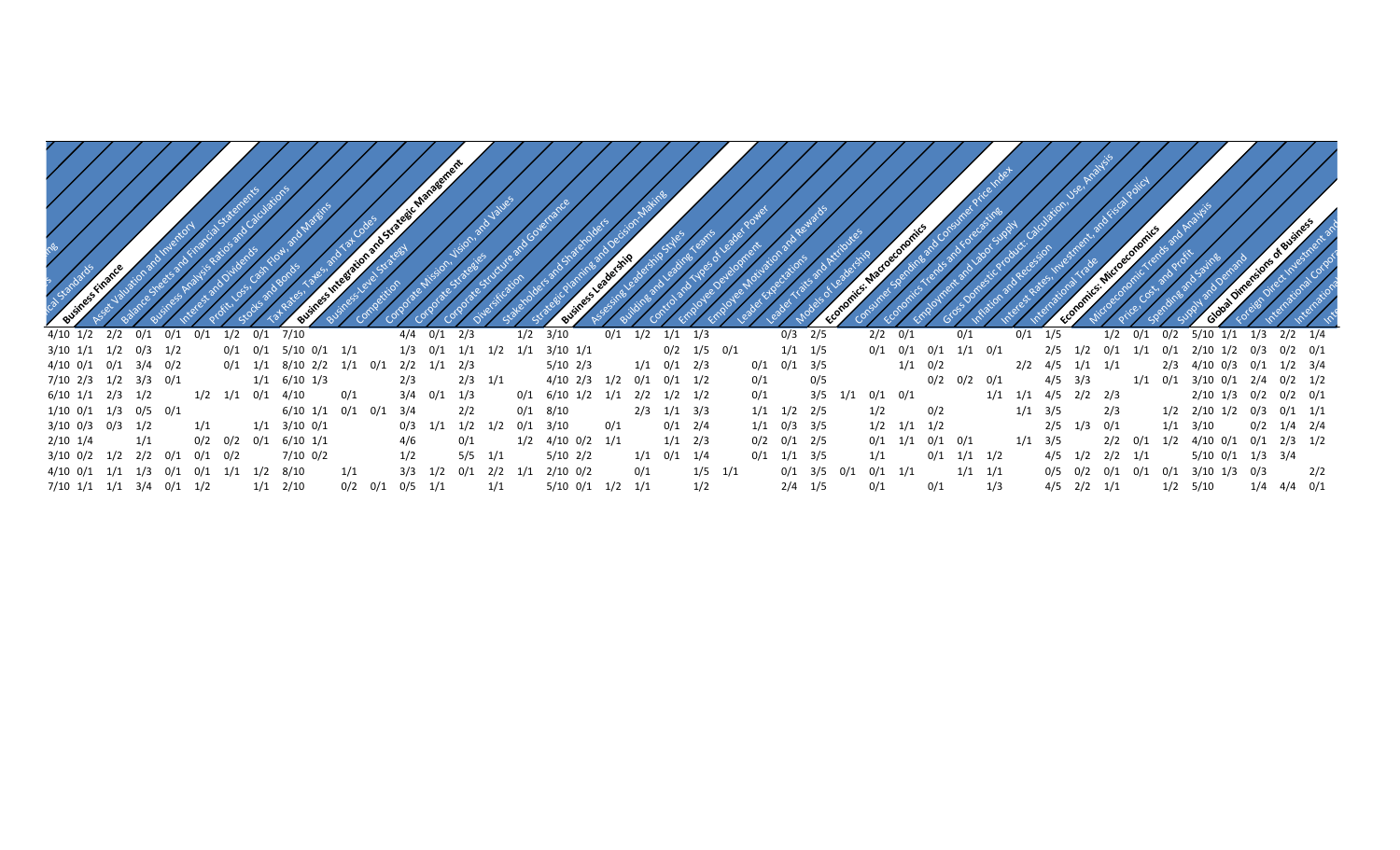|                                |                     |                   |     |             |     |             |             |             |     |                          |                    |             | ent of Business |           |                   |                   |             |     |             |     |             | <b>Human Res</b> | e Manag           |             |                   |                   |     | Feeling of Production Management |             |                                                 |             |     | Behav |                    |     |             |                   |     |              |
|--------------------------------|---------------------|-------------------|-----|-------------|-----|-------------|-------------|-------------|-----|--------------------------|--------------------|-------------|-----------------|-----------|-------------------|-------------------|-------------|-----|-------------|-----|-------------|------------------|-------------------|-------------|-------------------|-------------------|-----|----------------------------------|-------------|-------------------------------------------------|-------------|-----|-------|--------------------|-----|-------------|-------------------|-----|--------------|
| $4/10$ $1/1$                   | 1/2                 | 0/1               | 0/2 | 0/1         | 1/1 |             |             | $1/1$ $0/1$ |     | 5/10                     | 1/2                | 2/2         | $1/2$ $1/1$     |           |                   | $0/1$ $0/1$       |             |     | $0/1$ 2/3   |     |             | 1/2              | $1/1$ $2/4$ $1/2$ |             |                   |                   | 1/1 | 0/1                              | 2/3         | 1/2                                             |             | 1/1 |       | $6/10$ $0/1$       | 2/2 | 1/1         | 1/2               | 0/1 | $2/3$ 4/10   |
| $1/2$ $3/10$                   | 0/1                 | $1/2$ 0/1         |     | 1/1         | 0/1 |             |             |             |     | $1/2$ $0/2$ $2/10$ $1/1$ |                    | 0/3         | $1/3$ 0/1 0/1   |           |                   |                   |             |     | 0/1         | 2/3 |             | 2/2              | $0/1$ $0/3$ $0/1$ |             |                   |                   |     | $0/1$ $0/1$ $2/4$                |             |                                                 | $0/2$ $2/2$ |     |       | $2/10$ 0/3         |     | $0/1$ $1/4$ |                   | 1/1 | $0/1$ 4/10   |
| 5/10                           |                     | 1/3               |     | 1/2         |     | $1/1$ $1/2$ |             |             |     | 1/2 7/10 2/2             |                    | $2/3$ $1/1$ |                 |           |                   | 1/2               |             |     | 1/2         | 1/3 |             | $0/1$ $1/2$      |                   | $2/3$ $1/1$ |                   |                   |     | $1/2$ $3/4$                      |             |                                                 | $1/2$ $2/2$ |     |       | 3/10 1/1           | 0/1 |             | $0/1$ $1/3$       |     | $1/4$ $3/10$ |
| $0/1$ 4/10 0/1                 | 1/1                 | $0/1$ $0/2$       |     |             | 1/2 |             |             | 2/2         |     | 0/1 6/10                 |                    | 3/4         |                 | $1/1$ 0/1 |                   |                   | 1/3         | 1/1 |             | 2/3 | $1/2$ $1/1$ |                  |                   | $2/4$ $1/1$ |                   |                   |     | $0/1$ $1/2$ $1/3$                |             |                                                 | $1/2$ $0/1$ |     |       | 7/10 2/2 1/1       |     |             | $1/1$ $1/1$ $2/4$ |     | $0/1$ 2/10   |
| $1/2$ $4/10$                   |                     | $1/2$ 0/1         |     | 1/2         |     | $1/2$ $0/1$ |             |             | 1/2 | 4/10 0/1                 |                    |             |                 |           | $1/1$ $1/2$ $1/2$ |                   |             | 0/3 | 1/1         | 2/3 | $1/1$ $1/1$ |                  | $0/1$ 2/4         |             |                   | $1/1$ $1/2$ $0/1$ |     |                                  | 1/3         | $0/1$ $1/1$                                     |             |     | 0/1   | 5/10 4/5           |     | $0/1$ 1/3   |                   |     | $0/1$ 3/10   |
| $0/3$ 4/10 0/1 1/4 1/1         |                     |                   |     |             | 2/2 |             |             | 0/1         |     |                          | $0/1$ 6/10 1/2 2/2 |             |                 |           |                   | $2/3$ $1/3$       |             |     |             | 2/3 |             | $1/1$ $1/2$      |                   | 1/4         |                   | $1/2$ $0/1$       |     | 0/1                              | 2/3         |                                                 | 2/3         |     |       | 4/10               |     | $1/2$ $2/4$ |                   |     | $1/4$ $3/10$ |
| 6/10 1/1                       | 1/2                 | $1/2$ $0/2$ $1/1$ |     |             |     |             | $1/1$ $1/1$ |             |     | $4/10$ $1/1$             |                    | $1/2$ $1/1$ |                 |           |                   | $1/4$ $0/1$ $0/1$ |             |     |             | 0/3 |             | $0/2$ $0/1$      |                   | $2/4$ 0/1   |                   | 0/1               | 1/1 | 1/1                              | $2/3$ 0/1   |                                                 |             | 1/1 | 1/1   | $3/10$ $2/2$ $0/1$ |     | $1/3$ 0/3   |                   |     | $0/1$ $3/10$ |
| 1/3 8/10 0/1                   | 2/2                 |                   |     | $1/1$ $3/4$ |     |             | $1/1$ $1/1$ |             |     | $5/10$ 0/1               |                    | 1/1         | 0/2             |           |                   | $1/2$ 0/1         |             | 1/1 | $2/2$ $2/3$ |     |             | $2/2$ 0/1        |                   |             | $2/3$ $1/1$ $1/2$ |                   |     |                                  | $3/4$ $2/2$ |                                                 | $0/1$ $1/1$ |     |       | $4/10$ $1/3$       | 1/2 |             | $1/2$ $1/2$       |     | $0/1$ 4/10   |
| $1/2$ 6/10                     |                     | $1/2$ $0/1$ $2/3$ |     |             |     | $1/1$ $0/1$ |             |             |     | $2/2$ $3/10$ $0/1$       |                    | $1/3$ 0/1   |                 |           | $0/1$ $1/1$ $1/2$ |                   |             |     | 0/1         | 2/4 |             | 1/3              | 1/1               | 1/3         | $0/1$ $1/1$       |                   |     | $0/1$ 2/3 2/3                    |             |                                                 |             |     |       | $6/10$ $1/1$       |     | 2/4         | $1/1$ $1/1$       |     | $1/3$ $4/10$ |
| $0/2$ 6/10 1/2 0/1 1/2 1/1 2/3 |                     |                   |     |             |     |             |             |             |     | $1/1$ $4/10$             |                    | 0/1         | 1/1             |           | $0/1$ 2/4         |                   | $1/2$ $0/1$ |     |             | 2/3 |             | $0/1$ $1/1$      | 1/1               | 1/3         |                   | $1/2$ $0/1$       |     |                                  | 4/4         | $1/1$ $3/3$                                     |             |     |       | $8/10$ 2/3 2/2     |     | $1/1$ $1/2$ |                   |     | $2/2$ $2/10$ |
| $0/1$ 2/10                     | 0/1 0/1 0/1 0/2 2/4 |                   |     |             |     |             |             |             |     | $0/1$ 4/10 1/1           |                    |             | $1/2$ $0/1$     |           |                   | $1/2$ 0/3         |             |     | $1/1$ $2/3$ |     |             | $0/1$ 2/2        |                   |             |                   |                   |     |                                  |             | $0/4$ $0/1$ $0/1$ $0/1$ $0/1$ $0/3$ $0/1$ $0/2$ |             |     |       | $4/10$ 0/1         |     | $2/3$ 2/5   |                   |     | $0/1$ $1/10$ |